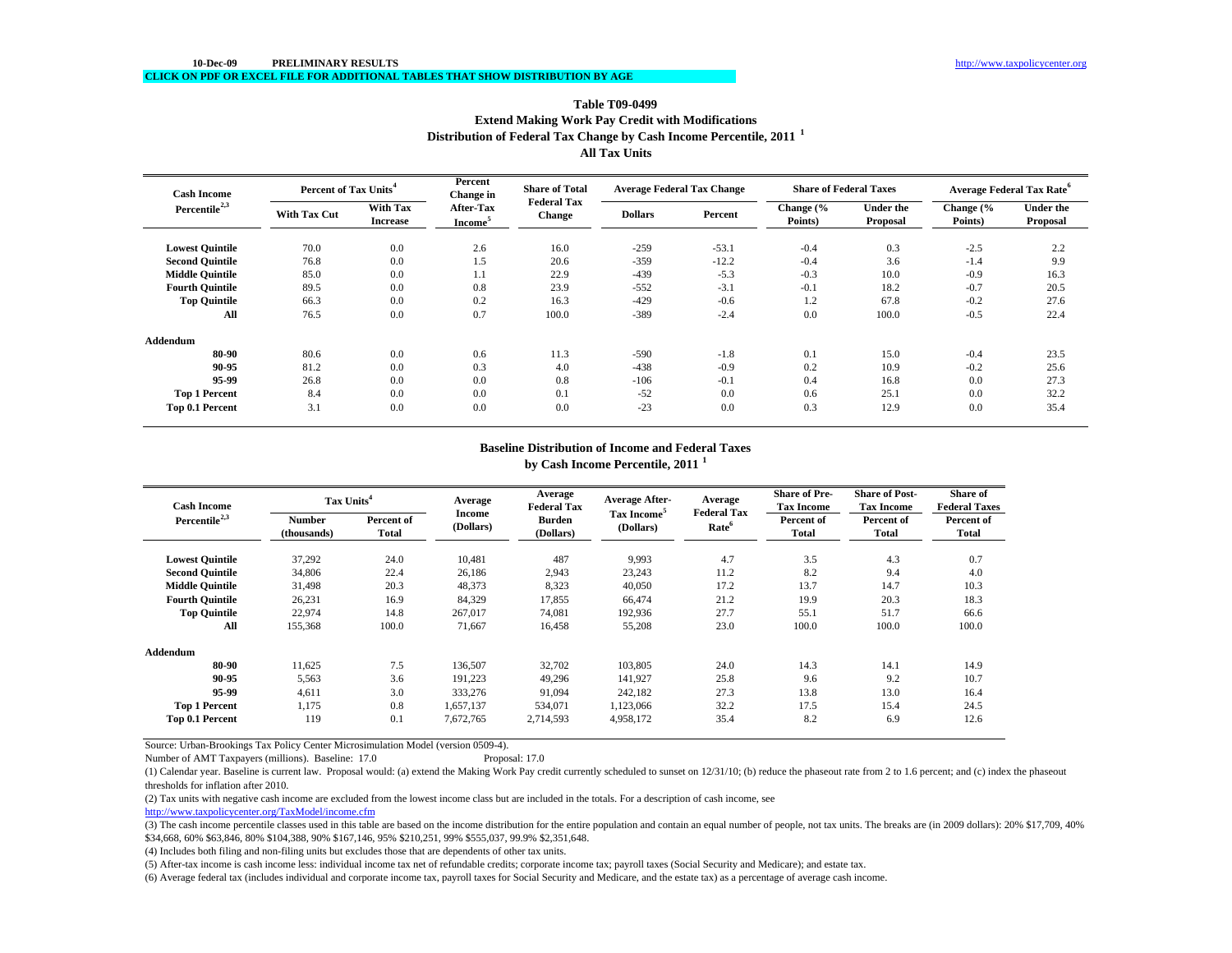# **Distribution of Federal Tax Change by Cash Income Percentile, 2011 <sup>1</sup> Tax Units with Head Under Age 50 Table T09-0499Extend Making Work Pay Credit with Modifications**

| Cash Income Percentile <sup>2,3</sup> | Percent of Tax Units <sup>4</sup> |                                    | Percent<br><b>Change</b> in             | <b>Share of Total</b>               | <b>Average Federal Tax Change</b> |         | <b>Share of Federal Taxes</b> |                              | <b>Average Federal Tax Rate</b> |                       |
|---------------------------------------|-----------------------------------|------------------------------------|-----------------------------------------|-------------------------------------|-----------------------------------|---------|-------------------------------|------------------------------|---------------------------------|-----------------------|
|                                       | With Tax Cut                      | <b>With Tax</b><br><b>Increase</b> | <b>After-Tax</b><br>Income <sup>5</sup> | <b>Federal Tax</b><br><b>Change</b> | <b>Dollars</b>                    | Percent | Change (%<br>Points)          | <b>Under the</b><br>Proposal | Change $\frac{6}{6}$<br>Points) | Under the<br>Proposal |
| <b>Lowest Quintile</b>                | 90.0                              | 0.0                                | 3.5                                     | 18.4                                | $-333$                            | $-64.8$ | $-0.6$                        | 0.3                          | $-3.3$                          | 1.8                   |
| <b>Second Quintile</b>                | 96.9                              | 0.0                                | 2.0                                     | 22.5                                | $-450$                            | $-13.5$ | $-0.6$                        | 4.6                          | $-1.7$                          | 11.0                  |
| <b>Middle Quintile</b>                | 98.5                              | 0.0                                | 1.3                                     | 23.0                                | $-503$                            | $-5.5$  | $-0.3$                        | 12.7                         | $-1.1$                          | 17.9                  |
| <b>Fourth Quintile</b>                | 99.0                              | 0.0                                | 0.9                                     | 22.0                                | $-613$                            | $-3.3$  | 0.0                           | 20.8                         | $-0.7$                          | 21.4                  |
| <b>Top Quintile</b>                   | 73.3                              | 0.0                                | 0.3                                     | 13.7                                | $-483$                            | $-0.7$  | 1.5                           | 61.4                         | $-0.2$                          | 27.3                  |
| All                                   | 91.5                              | 0.0                                | 0.9                                     | 100.0                               | $-456$                            | $-3.1$  | 0.0                           | 100.0                        | $-0.7$                          | 22.2                  |
| <b>Addendum</b>                       |                                   |                                    |                                         |                                     |                                   |         |                               |                              |                                 |                       |
| 80-90                                 | 88.7                              | 0.0                                | 0.6                                     | 10.0                                | $-655$                            | $-2.0$  | 0.2                           | 15.8                         | $-0.5$                          | 23.6                  |
| 90-95                                 | 85.8                              | 0.0                                | 0.3                                     | 3.2                                 | $-463$                            | $-0.9$  | 0.2                           | 10.8                         | $-0.2$                          | 25.9                  |
| 95-99                                 | 26.6                              | 0.0                                | 0.0                                     | 0.5                                 | -99                               | $-0.1$  | 0.5                           | 15.3                         | 0.0                             | 27.4                  |
| <b>Top 1 Percent</b>                  | 7.6                               | 0.0                                | 0.0                                     | 0.1                                 | $-49$                             | 0.0     | 0.6                           | 19.5                         | 0.0                             | 32.5                  |
| Top 0.1 Percent                       | 2.4                               | 0.0                                | 0.0                                     | 0.0                                 | $-17$                             | 0.0     | 0.3                           | 9.8                          | 0.0                             | 35.7                  |

### **Baseline Distribution of Income and Federal Taxes by Cash Income Percentile, 2011 <sup>1</sup>**

|                                       | Tax Units <sup>4</sup> |                     | Average<br>Average<br><b>Federal Tax</b> |                            | <b>Average After-</b>                | Average                                 | <b>Share of Pre-</b><br><b>Tax Income</b> | <b>Share of Post-</b><br><b>Tax Income</b> | <b>Share of</b><br><b>Federal Taxes</b> |
|---------------------------------------|------------------------|---------------------|------------------------------------------|----------------------------|--------------------------------------|-----------------------------------------|-------------------------------------------|--------------------------------------------|-----------------------------------------|
| Cash Income Percentile <sup>2,3</sup> | Number<br>(thousands)  | Percent of<br>Total | Income<br>(Dollars)                      | <b>Burden</b><br>(Dollars) | Tax Income <sup>5</sup><br>(Dollars) | <b>Federal Tax</b><br>Rate <sup>6</sup> | Percent of<br><b>Total</b>                | Percent of<br><b>Total</b>                 | Percent of<br><b>Total</b>              |
| <b>Lowest Quintile</b>                | 22,363                 | 25.3                | 10,047                                   | 513                        | 9,533                                | 5.1                                     | 4.0                                       | 4.9                                        | 0.9                                     |
| <b>Second Quintile</b>                | 20,162                 | 22.8                | 26,323                                   | 3,337                      | 22,987                               | 12.7                                    | 9.4                                       | 10.6                                       | 5.2                                     |
| <b>Middle Quintile</b>                | 18,432                 | 20.9                | 48,020                                   | 9,117                      | 38,903                               | 19.0                                    | 15.7                                      | 16.4                                       | 13.0                                    |
| <b>Fourth Quintile</b>                | 14,480                 | 16.4                | 84,402                                   | 18,650                     | 65,752                               | 22.1                                    | 21.6                                      | 21.8                                       | 20.9                                    |
| <b>Top Quintile</b>                   | 11,472                 | 13.0                | 245,362                                  | 67,537                     | 177,825                              | 27.5                                    | 49.8                                      | 46.8                                       | 59.9                                    |
| All                                   | 88,402                 | 100.0               | 63,985                                   | 14,635                     | 49,350                               | 22.9                                    | 100.0                                     | 100.0                                      | 100.0                                   |
| <b>Addendum</b>                       |                        |                     |                                          |                            |                                      |                                         |                                           |                                            |                                         |
| 80-90                                 | 6,159                  | 7.0                 | 136,363                                  | 32,891                     | 103.472                              | 24.1                                    | 14.9                                      | 14.6                                       | 15.7                                    |
| 90-95                                 | 2,744                  | 3.1                 | 190,783                                  | 49,777                     | 141,006                              | 26.1                                    | 9.3                                       | 8.9                                        | 10.6                                    |
| 95-99                                 | 2,105                  | 2.4                 | 332,790                                  | 91,105                     | 241,686                              | 27.4                                    | 12.4                                      | 11.7                                       | 14.8                                    |
| <b>Top 1 Percent</b>                  | 464                    | 0.5                 | 1,619,647                                | 525,972                    | 1,093,675                            | 32.5                                    | 13.3                                      | 11.6                                       | 18.9                                    |
| Top 0.1 Percent                       | 43                     | 0.1                 | 7,884,376                                | 2,813,027                  | 5,071,349                            | 35.7                                    | 6.1                                       | 5.1                                        | 9.5                                     |

Source: Urban-Brookings Tax Policy Center Microsimulation Model (version 0509-4).

(1) Calendar year. Baseline is current law. Proposal would: (a) extend the Making Work Pay credit currently scheduled to sunset on 12/31/10; (b) reduce the phaseout rate from 2 to 1.6 percent; and (c) index the phaseout thresholds for inflation after 2010.

(2) Tax units with negative cash income are excluded from the lowest income class but are included in the totals. For a description of cash income, see

http://www.taxpolicycenter.org/TaxModel/income.cfm

(4) Includes both filing and non-filing units but excludes those that are dependents of other tax units.

<sup>(3)</sup> The cash income percentile classes used in this table are based on the income distribution for the entire population and contain an equal number of people, not tax units. The breaks are (in 2009 dollars): 20% \$17,709, \$34,668, 60% \$63,846, 80% \$104,388, 90% \$167,146, 95% \$210,251, 99% \$555,037, 99.9% \$2,351,648.

<sup>(5)</sup> After-tax income is cash income less: individual income tax net of refundable credits; corporate income tax; payroll taxes (Social Security and Medicare); and estate tax.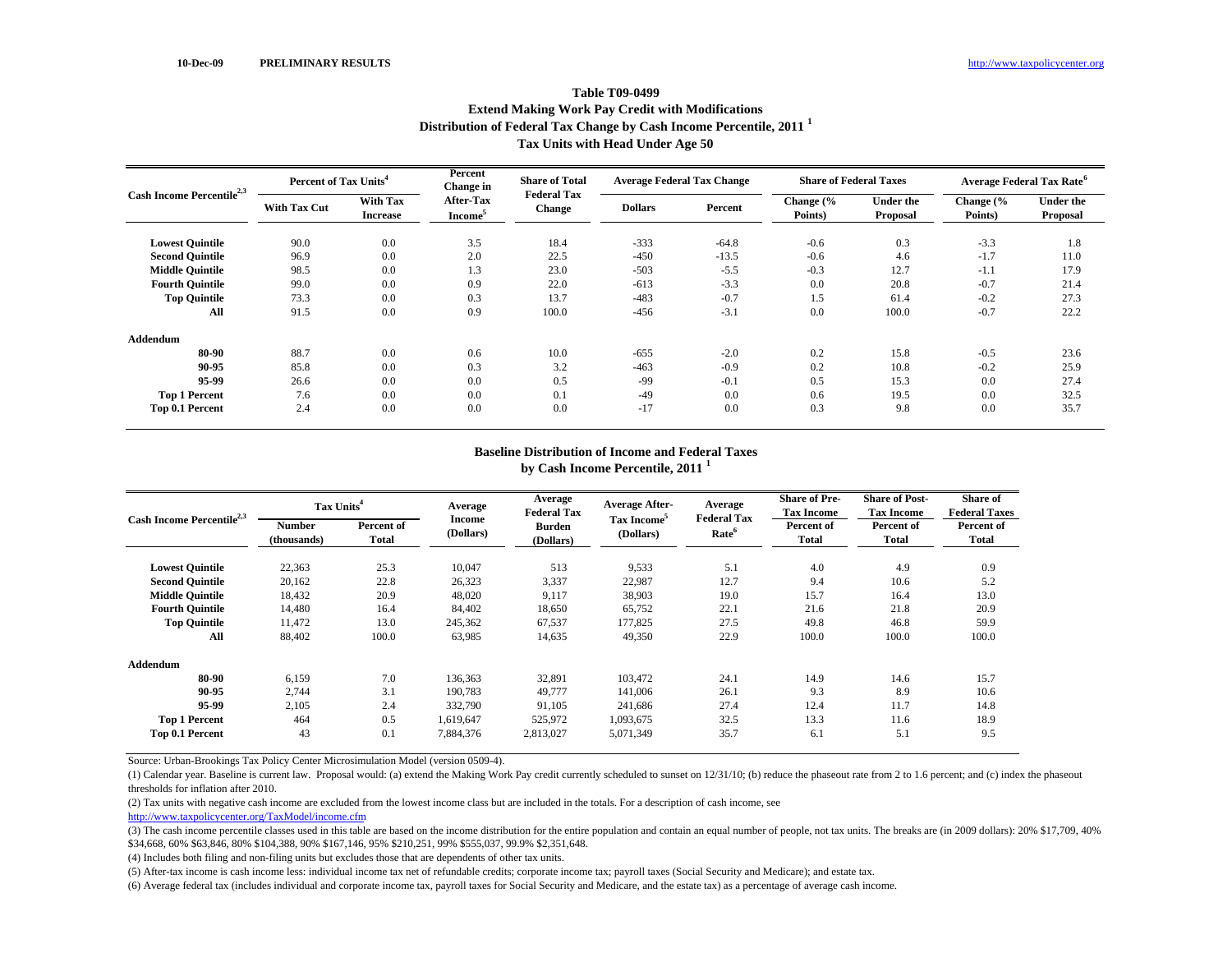# **Distribution of Federal Tax Change by Cash Income Percentile, 2011 <sup>1</sup> Tax Units with Head Age 50-64 Table T09-0499Extend Making Work Pay Credit with Modifications**

| Cash Income Percentile <sup>2,3</sup> | Percent of Tax Units <sup>4</sup> |                                    | Percent<br><b>Change</b> in             | <b>Share of Total</b>               | <b>Average Federal Tax Change</b> |         | <b>Share of Federal Taxes</b> |                              | <b>Average Federal Tax Rate<sup>6</sup></b> |                              |
|---------------------------------------|-----------------------------------|------------------------------------|-----------------------------------------|-------------------------------------|-----------------------------------|---------|-------------------------------|------------------------------|---------------------------------------------|------------------------------|
|                                       | <b>With Tax Cut</b>               | <b>With Tax</b><br><b>Increase</b> | <b>After-Tax</b><br>Income <sup>5</sup> | <b>Federal Tax</b><br><b>Change</b> | <b>Dollars</b>                    | Percent | Change (%<br>Points)          | <b>Under the</b><br>Proposal | Change (%<br>Points)                        | <b>Under the</b><br>Proposal |
| <b>Lowest Quintile</b>                | 65.1                              | 0.0                                | 2.5                                     | 11.2                                | $-246$                            | $-41.9$ | $-0.2$                        | 0.3                          | $-2.4$                                      | 3.3                          |
| <b>Second Quintile</b>                | 79.3                              | 0.0                                | 1.7                                     | 16.3                                | $-388$                            | $-11.0$ | $-0.3$                        | 2.6                          | $-1.5$                                      | 12.0                         |
| <b>Middle Quintile</b>                | 91.0                              | 0.0                                | 1.2                                     | 22.2                                | $-489$                            | $-5.3$  | $-0.3$                        | 7.7                          | $-1.0$                                      | 17.8                         |
| <b>Fourth Quintile</b>                | 94.8                              | 0.0                                | 0.9                                     | 27.8                                | $-591$                            | $-3.1$  | $-0.2$                        | 16.9                         | $-0.7$                                      | 21.7                         |
| <b>Top Quintile</b>                   | 71.4                              | 0.0                                | 0.2                                     | 22.1                                | $-460$                            | $-0.6$  | 1.0                           | 72.4                         | $-0.2$                                      | 27.8                         |
| All                                   | 79.1                              | 0.0                                | 0.6                                     | 100.0                               | $-430$                            | $-1.9$  | 0.0                           | 100.0                        | $-0.5$                                      | 24.4                         |
| <b>Addendum</b>                       |                                   |                                    |                                         |                                     |                                   |         |                               |                              |                                             |                              |
| 80-90                                 | 86.0                              | 0.0                                | 0.6                                     | 14.5                                | $-633$                            | $-1.9$  | 0.0                           | 14.9                         | $-0.5$                                      | 24.5                         |
| 90-95                                 | 89.7                              | 0.0                                | 0.4                                     | 6.1                                 | $-491$                            | $-1.0$  | 0.1                           | 12.2                         | $-0.3$                                      | 26.2                         |
| 95-99                                 | 32.0                              | 0.0                                | 0.1                                     | 1.3                                 | $-132$                            | $-0.2$  | 0.3                           | 17.7                         | 0.0                                         | 27.4                         |
| <b>Top 1 Percent</b>                  | 9.2                               | 0.0                                | 0.0                                     | 0.2                                 | $-58$                             | 0.0     | 0.5                           | 27.7                         | 0.0                                         | 31.3                         |
| Top 0.1 Percent                       | 5.0                               | 0.0                                | 0.0                                     | 0.0                                 | $-39$                             | 0.0     | 0.3                           | 14.4                         | 0.0                                         | 34.3                         |

### **Baseline Distribution of Income and Federal Taxes by Cash Income Percentile, 2011 <sup>1</sup>**

|                                       |                       | Tax Units <sup>4</sup>     |                            | Average<br><b>Federal Tax</b> | <b>Average After-</b>   | Average<br><b>Federal Tax</b> | <b>Share of Pre-</b><br><b>Tax Income</b> | <b>Share of Post-</b><br><b>Tax Income</b>                                                         | <b>Share of</b><br><b>Federal Taxes</b> |
|---------------------------------------|-----------------------|----------------------------|----------------------------|-------------------------------|-------------------------|-------------------------------|-------------------------------------------|----------------------------------------------------------------------------------------------------|-----------------------------------------|
| Cash Income Percentile <sup>2,3</sup> | Number<br>(thousands) | Percent of<br><b>Total</b> | <b>Income</b><br>(Dollars) | <b>Burden</b><br>(Dollars)    | Tax Income<br>(Dollars) | Rate <sup>6</sup>             | Percent of<br>Total                       | Percent of<br>Total<br>2.8<br>6.0<br>11.4<br>19.6<br>60.9<br>100.0<br>14.8<br>11.1<br>15.2<br>19.7 | Percent of<br><b>Total</b>              |
| <b>Lowest Quintile</b>                | 7,428                 | 19.5                       | 10,314                     | 587                           | 9,728                   | 5.7                           | 2.2                                       |                                                                                                    | 0.5                                     |
| <b>Second Quintile</b>                | 6,852                 | 18.0                       | 26,304                     | 3,545                         | 22,759                  | 13.5                          | 5.2                                       |                                                                                                    | 2.8                                     |
| <b>Middle Quintile</b>                | 7.447                 | 19.5                       | 48,649                     | 9,155                         | 39,494                  | 18.8                          | 10.5                                      |                                                                                                    | 8.0                                     |
| <b>Fourth Quintile</b>                | 7,716                 | 20.2                       | 84,770                     | 18,999                        | 65,771                  | 22.4                          | 19.0                                      |                                                                                                    | 17.1                                    |
| <b>Top Quintile</b>                   | 7,864                 | 20.6                       | 278,512                    | 77,897                        | 200,615                 | 28.0                          | 63.5                                      |                                                                                                    | 71.4                                    |
| All                                   | 38,128                | 100.0                      | 90,475                     | 22,490                        | 67,985                  | 24.9                          | 100.0                                     |                                                                                                    | 100.0                                   |
| <b>Addendum</b>                       |                       |                            |                            |                               |                         |                               |                                           |                                                                                                    |                                         |
| 80-90                                 | 3,741                 | 9.8                        | 136,627                    | 34,076                        | 102,551                 | 24.9                          | 14.8                                      |                                                                                                    | 14.9                                    |
| 90-95                                 | 2,044                 | 5.4                        | 191,453                    | 50,603                        | 140,850                 | 26.4                          | 11.4                                      |                                                                                                    | 12.1                                    |
| 95-99                                 | 1,637                 | 4.3                        | 331,880                    | 90,972                        | 240,909                 | 27.4                          | 15.8                                      |                                                                                                    | 17.4                                    |
| <b>Top 1 Percent</b>                  | 441                   | 1.2                        | 1,686,150                  | 527,158                       | 1,158,993               | 31.3                          | 21.6                                      |                                                                                                    | 27.1                                    |
| Top 0.1 Percent                       | 47                    | 0.1                        | 7,480,216                  | 2,566,648                     | 4,913,568               | 34.3                          | 10.2                                      | 8.9                                                                                                | 14.1                                    |

Source: Urban-Brookings Tax Policy Center Microsimulation Model (version 0509-4).

(1) Calendar year. Baseline is current law. Proposal would: (a) extend the Making Work Pay credit currently scheduled to sunset on 12/31/10; (b) reduce the phaseout rate from 2 to 1.6 percent; and (c) index the phaseout thresholds for inflation after 2010.

(2) Tax units with negative cash income are excluded from the lowest income class but are included in the totals. For a description of cash income, see

http://www.taxpolicycenter.org/TaxModel/income.cfm

(4) Includes both filing and non-filing units but excludes those that are dependents of other tax units.

<sup>(3)</sup> The cash income percentile classes used in this table are based on the income distribution for the entire population and contain an equal number of people, not tax units. The breaks are (in 2009 dollars): 20% \$17,709, \$34,668, 60% \$63,846, 80% \$104,388, 90% \$167,146, 95% \$210,251, 99% \$555,037, 99.9% \$2,351,648.

<sup>(5)</sup> After-tax income is cash income less: individual income tax net of refundable credits; corporate income tax; payroll taxes (Social Security and Medicare); and estate tax.